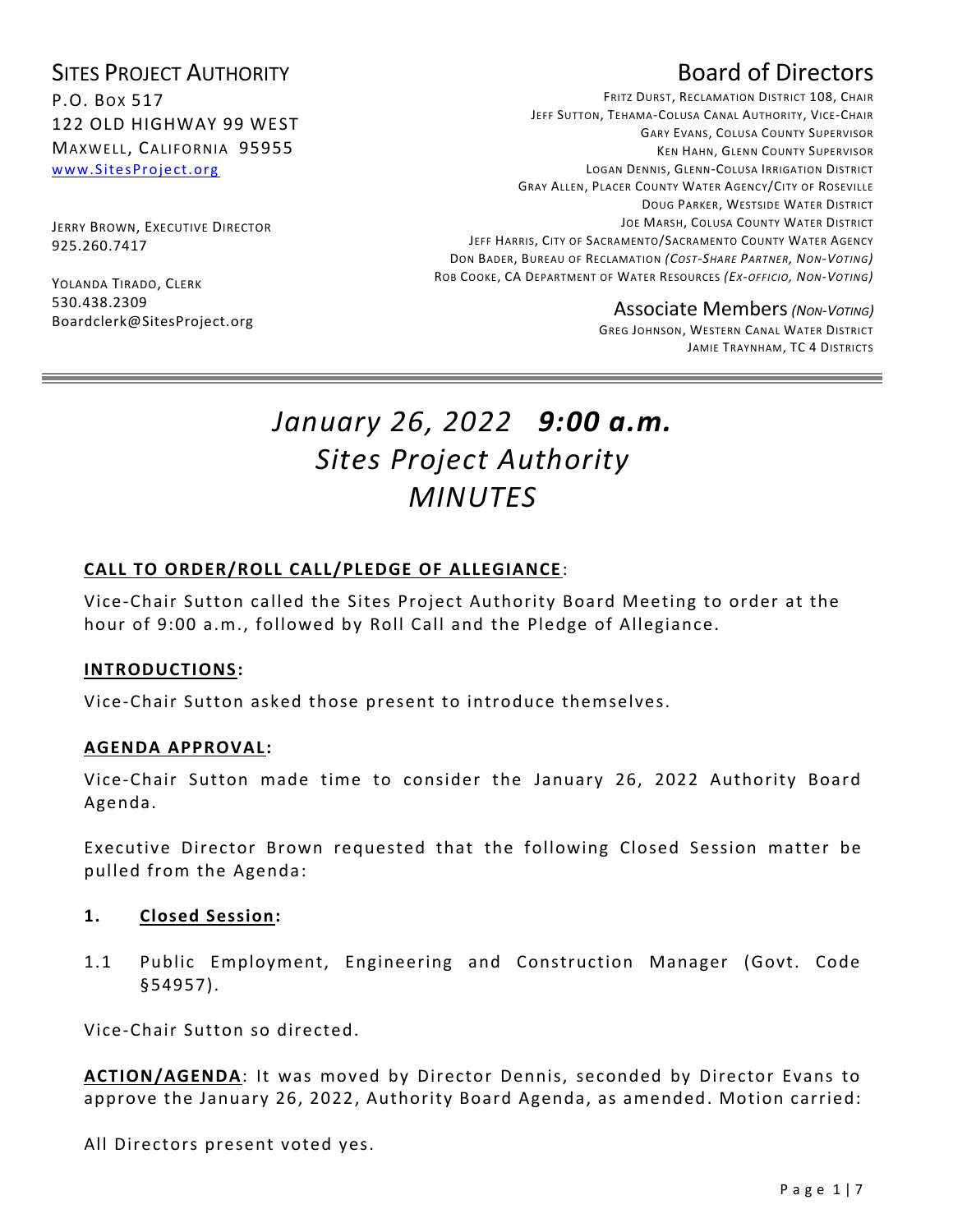#### **ANNOUNCEMENT OF CLOSED SESSION AND PUBLIC MEETING**

Vice-Chair Sutton announced that the Authority Board of Directors would consider Closed Session matters as follows:

#### **6. Closed Session:**

- 6.1 Negotiations concerning project agreement with the Bureau of Reclamation (Govt. Code §54956.9(c) and §54956.9( d)(4)).
- 6.2 Negotiations concerning water rights permit terms and conditions (Govt. Code §54956.9(c) and §54956.9(d)(4)).

#### **PERIOD FOR PUBLIC COMMENT:**

Vice-Chair Sutton called for a period for public comment. Hearing none, he closed the period for public comment.

- **2. CONSENT AGENDA:** It was moved by Director Dennis, seconded by Director Harris to approve Consent Agenda Items 2.1 through 2.4 as follows:
- 2.1 Approve December 17, 2021, Joint Authority Board & Reservoir Committee Meeting Minutes. **(Attachments A & B)**
- 2.2 Accept the Sites Project Authority Treasurer's Report. **(Attachment A)**
- 2.3 Approve the Payment of Claims. (Attachments A, B & C)
- 2.4 Authorize teleconference meetings, pursuant to Brown Act Provision provided under Assembly Bill 361, effective through February 25, 2022.

Motion carried: All Directors present voted yes.

#### **3. ACTION ITEMS**:

3.1 Consider approval of the administrative amendments to the standard consulting contracts with the Executive Director and Authority Agents related to indemnification and limitation of liability. Authorize an adjustment in the monthly compensation amount with Spesert Consulting over the 3 -year term of the agreement and add a requirement that additional insurance is carried by Spesert Consulting throughout the term of the contract.

Executive Director Brown provided an update on the administrative amendments to the standard consulting contracts with himself and the Authority Agents related to indemnification and limitation of liability. He also spoke to an adjustment in monthly compensation for Spesert Consulting for added responsibilities, as well as an added requirement that additional insurance is carried by Spesert Consulting throughout the term of the contract. A brief discussion followed.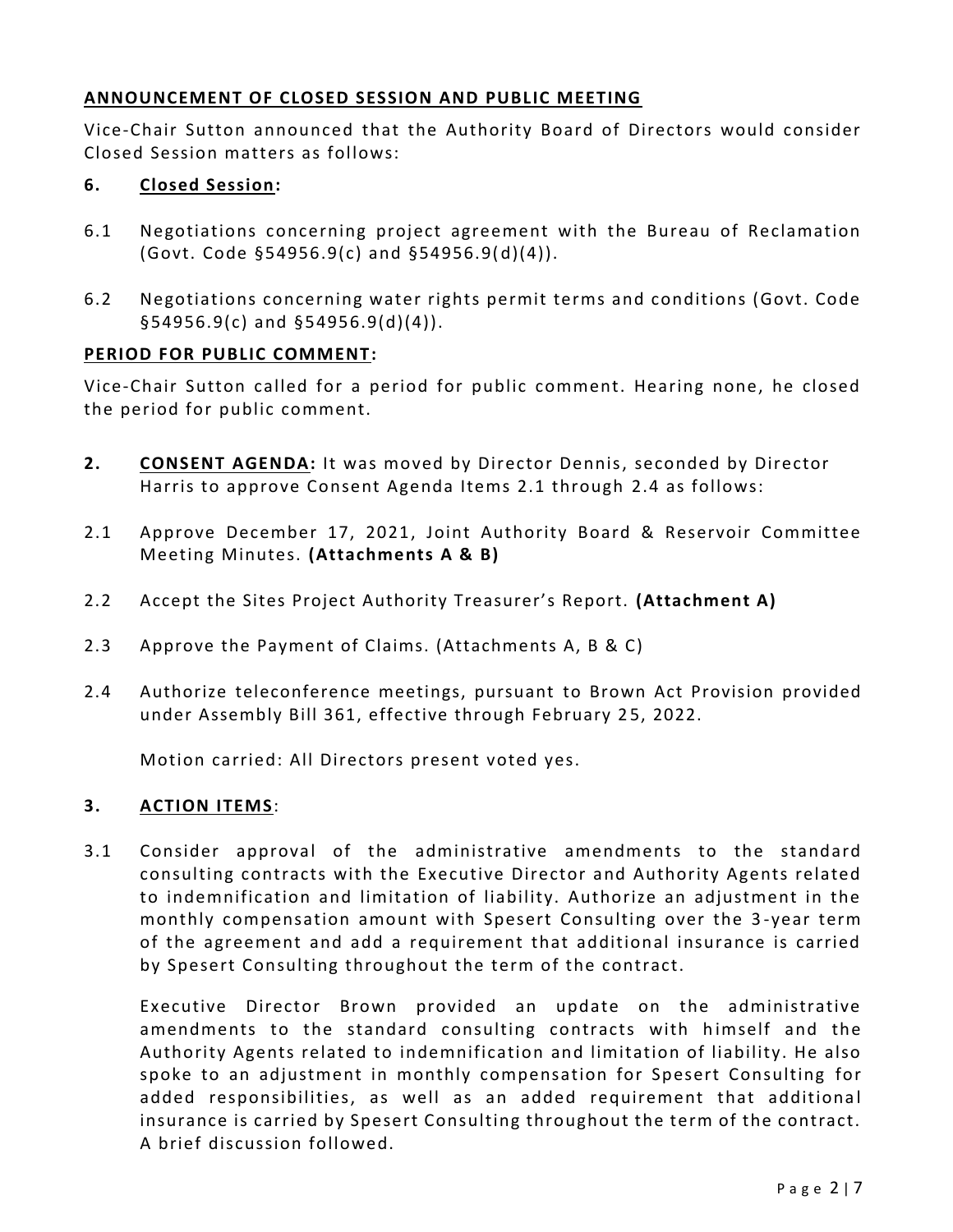**ACTION:** It was moved by Director Evans, seconded by Director Hahn to approve administrative amendments to the standard consulting contracts with the Executive Director and Authority Agents related to indemnification and limitation of liability. Further, authorize an adjustment in the monthly compensation amount with Spesert Consulting over the 3-year term of the agreement and add a requirement that additional insurance is carried by Spesert Consulting throughout the term of the contract. Motion carried: All Directors present voted yes.

3.2 Approve the standard Authority Agent consulting contract with Robinette Consulting LLC to perform the duties of the Engineering and Construction Manager during the Amendment 3 work period for a 3 -year term and at a monthly compensation of \$32,000 per month effective March 1, 2022.

Executive Director Brown provided a brief overview of an Authority Agent consulting contract with Robinette Consulting LLC ., for the Engineering and Construction Manager position.

He noted Mr. Robinette has been working on the project for the past three years as the project manager leading the Project Controls Service Area; is uniquely qualified to perform the services of Engineering and Construction Manager for the Amendment 3 work plan; has acquired skills and abilities as a professional engineer and Director-level principal consultant having worked on the planning and design of several large public works project in the water and wastewater areas; has led large teams of engineers and technicians and supported policy-level engineering and construction decisions for public and private sector boards. He further noted these attributes make Mr. Robinette the best-qualified candidate for the new Authority Agent – Engineering and Construction Manager and justify this sole source selection per the Boards Procurement and Contracts Policy adopted October 27, 2021. He also noted the Reservoir Committee considered this at their January 21, 2022 meeting and recommended that the Authority Board proceed with the contract.

Vice-Chair Sutton spoke very highly of Mr. Robinette and his unique qualifications and welcomed him aboard.

Director Hahn thanked Executive Director Brown for negotiating a contract with Mr. Robinette.

Director Evans echoed Vice-Chair Sutton's comments and noted Mr. Robinette's quick responses to any matters he had concerns about. A brief discussion followed.

**ACTION:** It was moved by Director Evans, seconded by Director Dennis to approve the standard Authority Agent consulting contract with Robinette Consulting LLC to perform the duties of the Engineering and Construction Manager during the Amendment 3 work period for a 3 -year term and a monthly compensation of \$32,000 per month effective March 1, 2022. Motion carried: All Directors present voted yes.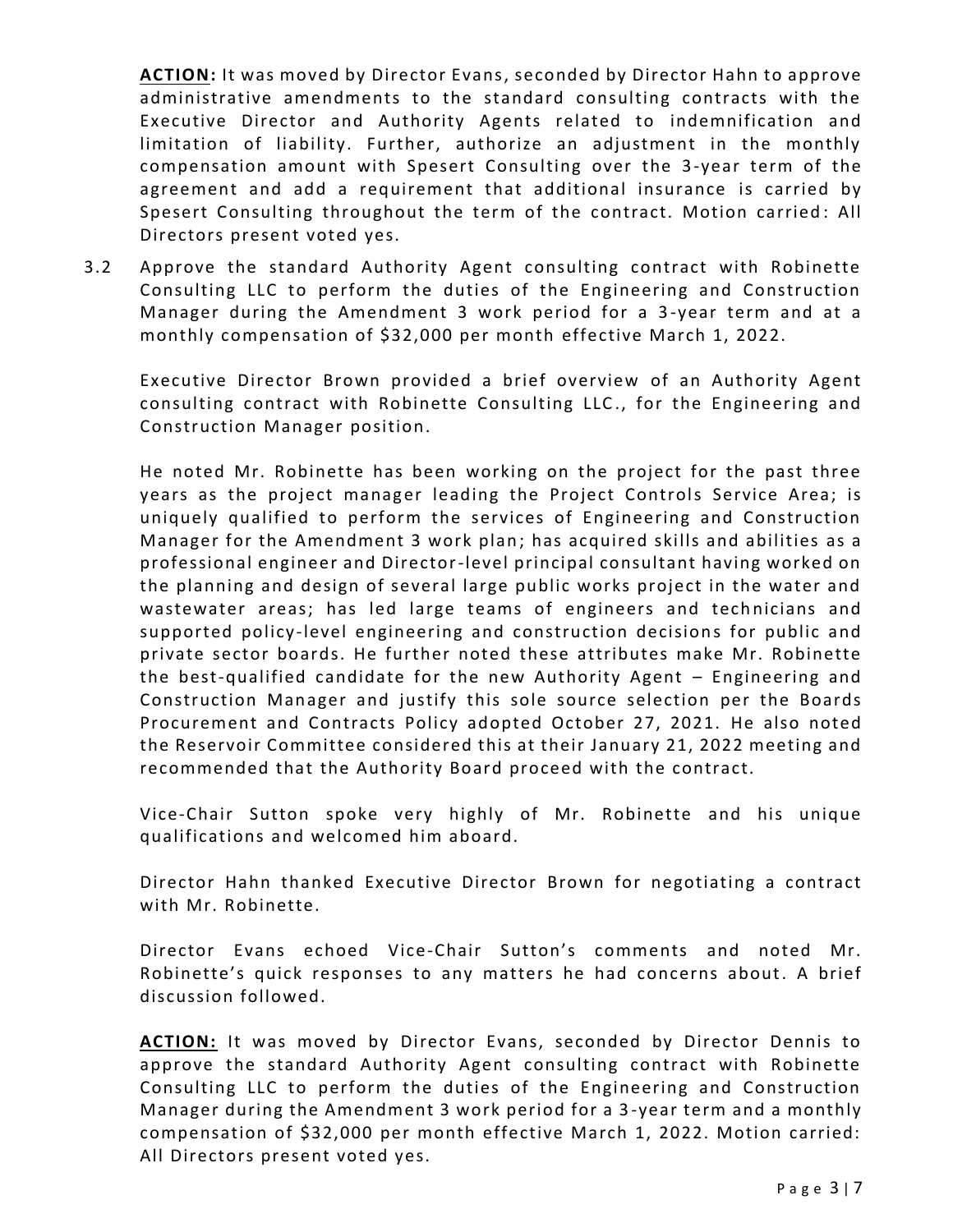#### **4. Discussion and Information Items:**

4.1 Review and comment on Amendment 3 Project Agreement Approval Process including estimated participation levels, outreach and rebalancing, and schedule.

Executive Director Brown provided a brief update on Amendment 3 Project Agreement Approval Process including estimated participation levels, outreach, rebalancing, and schedule. He stated the Reservoir Committee participants provided an update on their progress.

Mr. Robinette spoke to the following:

Expressed Interest in re-participation/new Participation

North of Delta Demand

- Cal AM Sacramento (water transfer partner only)
- City of Napa, 4,000 AF-submitted letter of interest
- Woodland Davis CWA, 2,000 5,000 AF-submitted letter of interest
- Glenn County, 1,000 AF-submitted letter of interest

South of Delta Demand

- Westlands Water District, 10,000 (Subject to Board Approval in February 2022)
- Madera County GSA, 10,000 AF

Reclamation

- Storage Allocation
- Exchanges

Discussion followed regarding the process for new participation/oversubscription and how it would be addressed, water transfers, opportunity cost fees/risk fees and changes to Funding Credit and Reimbursement Policy to allow for over-subscription.

Executive Director Brown stated the Funding Credit and Reimbursement Policy would be followed.

#### **5. Reports:**

#### 5.1 Member's Reports

#### 5.1.1 Chairpersons' Report: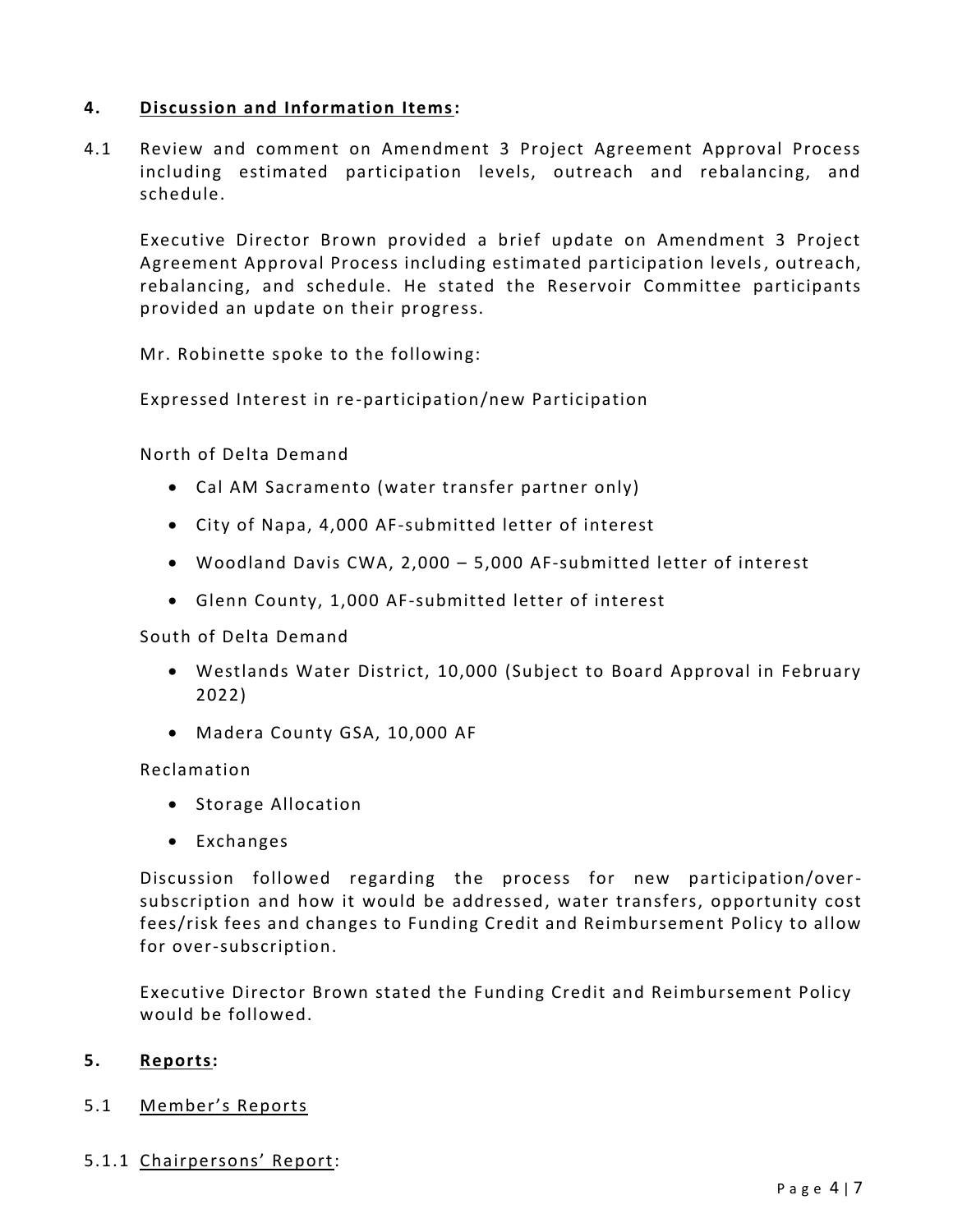Vice-Chair Sutton spoke to a meeting to be held later this afternoon with Interior Department Assistant Secretary Tanya Trujillo for Water and Science .

#### 5.1.2 Authority Board Committee Chairpersons' Report:

#### Budget and Finance:

Ms. Traynham stated the Committee would be starting to review monthly reports and working on creating new reports based on requests from participants.

#### Land Management:

Director Evans stated a Land Management meeting is tentatively scheduled for February 10, 2022.

Mr. Spesert provided a brief update on the following:

- Geotech work end of February 2022
- Communicating with landowners re-access agreements
- Have crews out in the field doing eagle surveys

#### Legislative and Outreach:

Mr. Spesert provided a brief update on the following:

- Message platform
- Comment period on the EIR/EIS ending January 28, 2022

Government Affairs

• Federal and State Priorities for 2022

Vice-Chair Sutton provided a brief update on the various Federal/State, Legislative, outreach, and local activities and/or concerns.

#### Environmental Planning & Engineering:

Ms. Forsythe provided a brief update on Environmental Planning and Engineering activities.

#### 5.1.3 Authority Board Participant Reports:

None.

#### 5.2 Executive Director's Reports:

Executive Director Brown provided an update on the following:

- Monthly status report. **(Attachment A)**
- Work Plan Key Deliverables Report. **(Attachment B)**
- Meetings Action Items Summary. **(Attachment C)**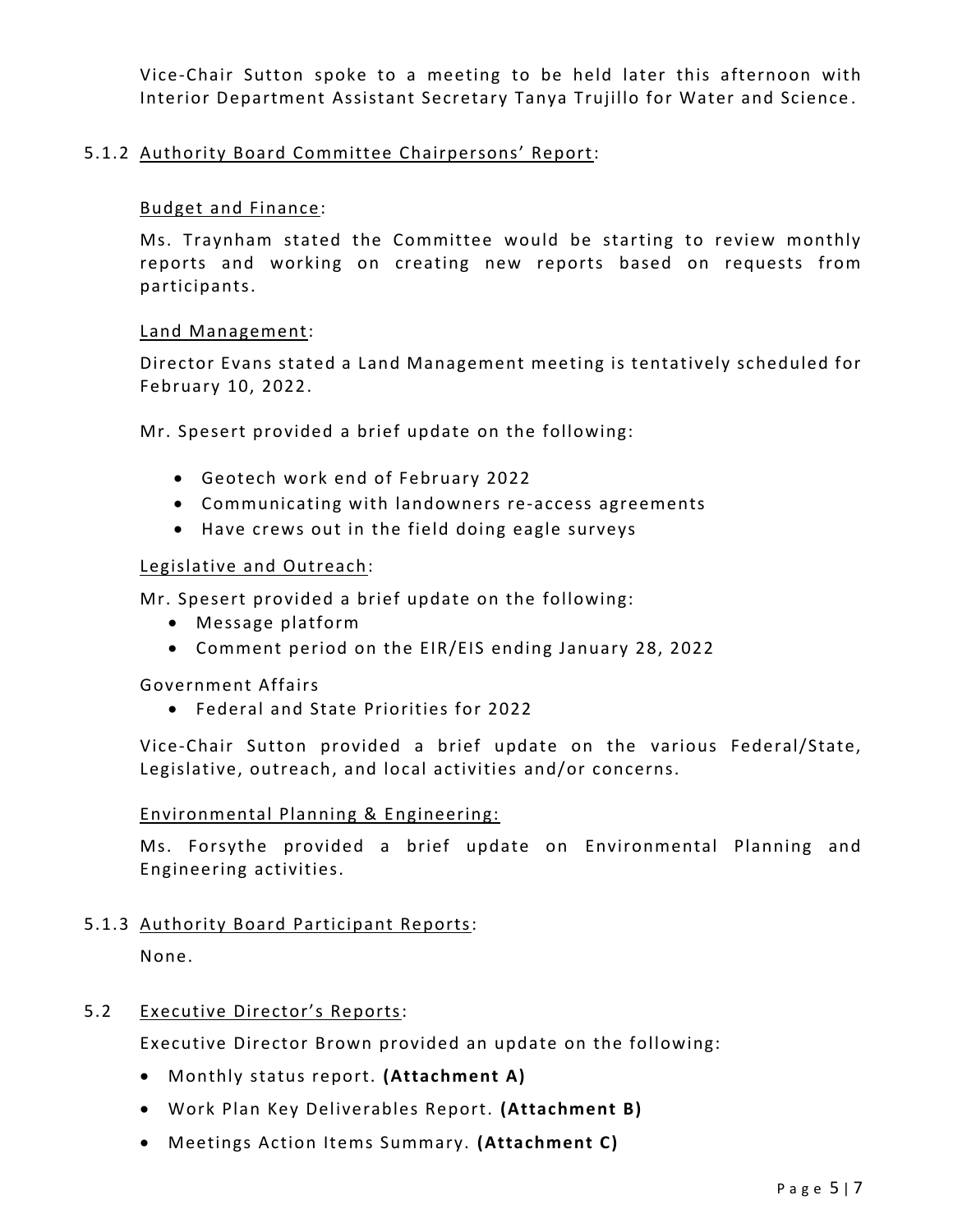• FAQs posted on Website

Counsel Doud stated the Authority Board of Directors would consider the following Closed Session matters:

### **6. Closed Session:**

- 6.1 Negotiations concerning project agreement with the Bureau of Reclamation (Govt. Code §54956.9(c) and §54956.9(d)(4)).
- 6.2 Negotiations concerning water rights permit terms and conditions (Govt. Code §54956.9(c) and §54956.9(d)(4)).

Vice-Chair Sutton declared a recess at 9:48 a.m. and convened into Closed Session. He adjourned Closed Session at 11:23 a.m. and reconvened into Open Session.

### **7. Report from Closed Session:**

Vice-Chair Sutton announced no reportable action was taken as to the following Closed Session matters:

- 6.1 Negotiations concerning project agreement with the Bureau of Reclamation (Govt. Code §54956.9(c) and §54956.9(d)(4)).
- 6.2 Negotiations concerning water rights permit terms and conditions (Govt. Code §54956.9(c) and §54956.9(d)(4)).

### **8. Recap:**

8.1 Suggested Future Agenda Items.

None.

8.2 Upcoming Meeting:

**Reservoir Committee** Friday, February 18, 9:00 AM to 12:00 PM

#### **Authority Board** Wednesday, February 23, 1:30 to 4:00 PM

Vice-Chair Sutton adjourned the Authority Board Meeting at the hour of 11:25 a.m.

\_\_\_\_\_\_\_\_\_\_\_\_\_\_\_\_\_\_\_\_\_\_\_\_\_\_\_\_\_\_\_\_\_\_\_ \_\_\_\_\_\_\_\_\_\_\_\_\_\_\_\_\_\_\_\_\_\_\_\_\_\_\_\_\_\_\_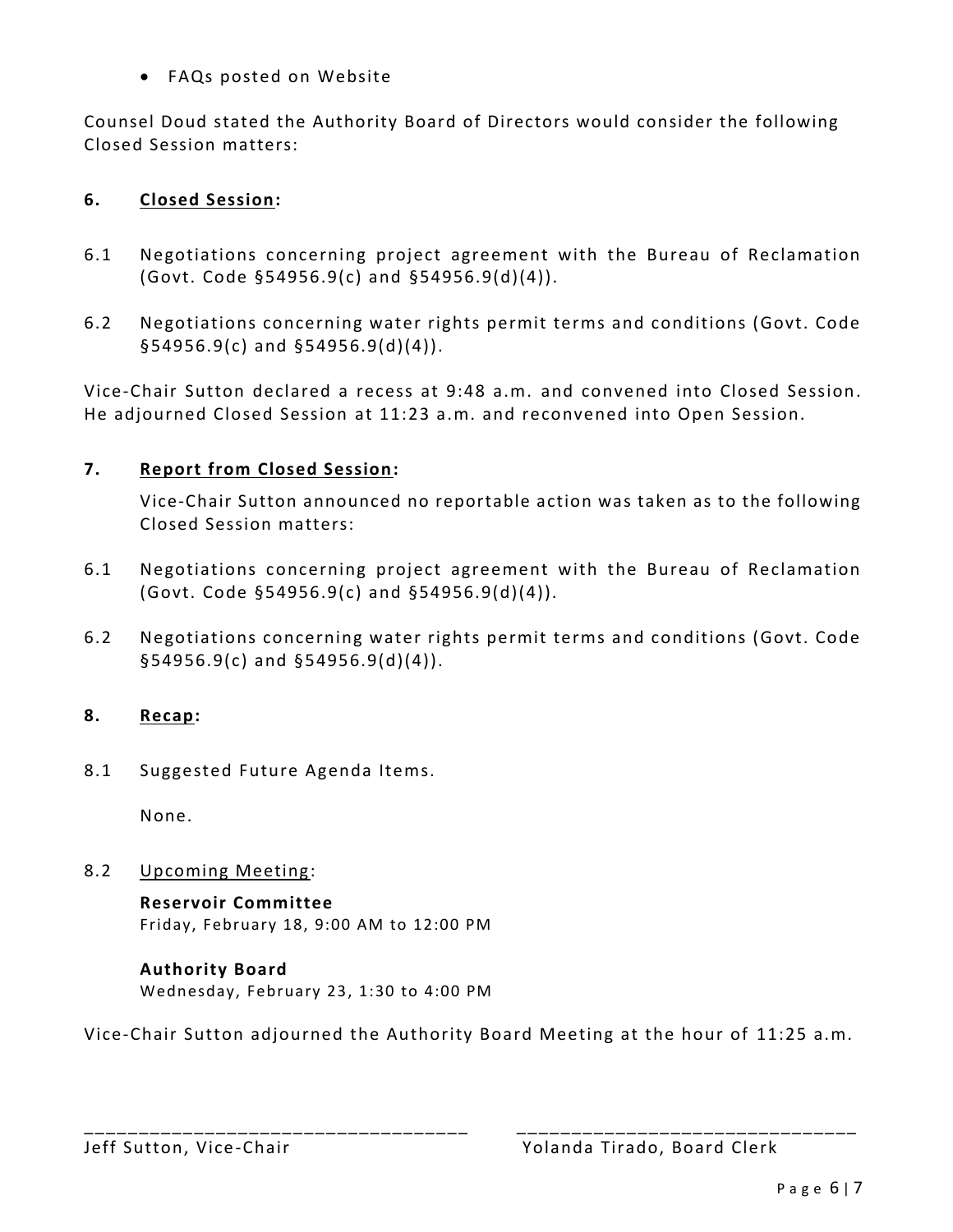# Meeting: **Authority Board Containery 26, 2022**

Subject: **Attendance 1:30 – 4:00 PM**

### **Current Voting Authority Board Participants:**

| Participant                                            |             | Representative     |             | Alternate/Delegate                                     |
|--------------------------------------------------------|-------------|--------------------|-------------|--------------------------------------------------------|
| Colusa County                                          | IХI         | <b>Gary Evans</b>  | $\boxtimes$ | Mike Azevedo                                           |
| Colusa County Water District                           | ⊠           | Joe Marsh          |             | Doug Griffen<br>Shelly Murphy                          |
| Glenn County                                           | IХI         | Ken Hahn           | $\boxtimes$ | Thomas Arnold                                          |
| Glenn-Colusa Irrigation District                       | IХI         | Logan Dennis       |             | Don Bransford                                          |
| <b>Reclamation District 108</b>                        |             | Fritz Durst        |             | Sean Doherty                                           |
| City of Roseville / Placer County Water<br>Agency      | $\boxtimes$ | <b>Gray Allen</b>  |             | Joshua Alpine                                          |
| <b>Tehama-Colusa Canal Authority</b>                   | M           | Jeff Sutton        |             | <b>Halbert Charter</b>                                 |
| City of Sacramento / Sacramento<br>County Water Agency |             | <b>Jeff Harris</b> |             | <b>Brett Ewart</b><br>Ann Sanger<br><b>Bill Busath</b> |
| Westside Water District                                |             | Doug Parker        | IX          | <b>Zach Dennis</b>                                     |

#### **Associate Members** (2 non-voting)**:**

| Participant                  | Representative             | Alternate                |
|------------------------------|----------------------------|--------------------------|
| TC4                          | $\boxtimes$ Jamie Traynham | II Tom Charter           |
| Western Canal Water District | $\boxtimes$ Ted Trimble    | $\boxtimes$ Greg Johnson |

#### **Non-Voting Committee Participants (2):**

| Participant                   | Representative/Other                               | Alternate/Other                |                                    |  |  |
|-------------------------------|----------------------------------------------------|--------------------------------|------------------------------------|--|--|
| Dept of Water<br>Resources    | Rob Cooke<br>IXI                                   | David Sandino                  | Alex<br>Vdovichenko                |  |  |
|                               | Ajay Goyal                                         | Jim Wieking                    | Dave Arrate                        |  |  |
| Bureau of<br>Reclamation      | Richard Welsh                                      | Don Bader<br>ΙXΙ               | Chris Duke                         |  |  |
|                               | Zack Leady<br>ΙX<br>Vanessa King<br>Natalie Taylor | Derya Sumer<br>Michael Mosley  | Jessica Boyt<br>IX<br>Shana Kaplan |  |  |
| Authority, Non-Signatory (6): |                                                    |                                |                                    |  |  |
| Participant                   | Representative                                     | Alternate                      | Alternate                          |  |  |
| <b>PCWA</b>                   | Ed Horton                                          | <b>Ben Barker</b>              | <b>Darin Reintjes</b><br>IХI       |  |  |
| Roseville                     | <b>Bruce Houdesheldt</b><br>Sean Bigley            | Joshua Alpine<br>Trevor Joseph | Jason Marks                        |  |  |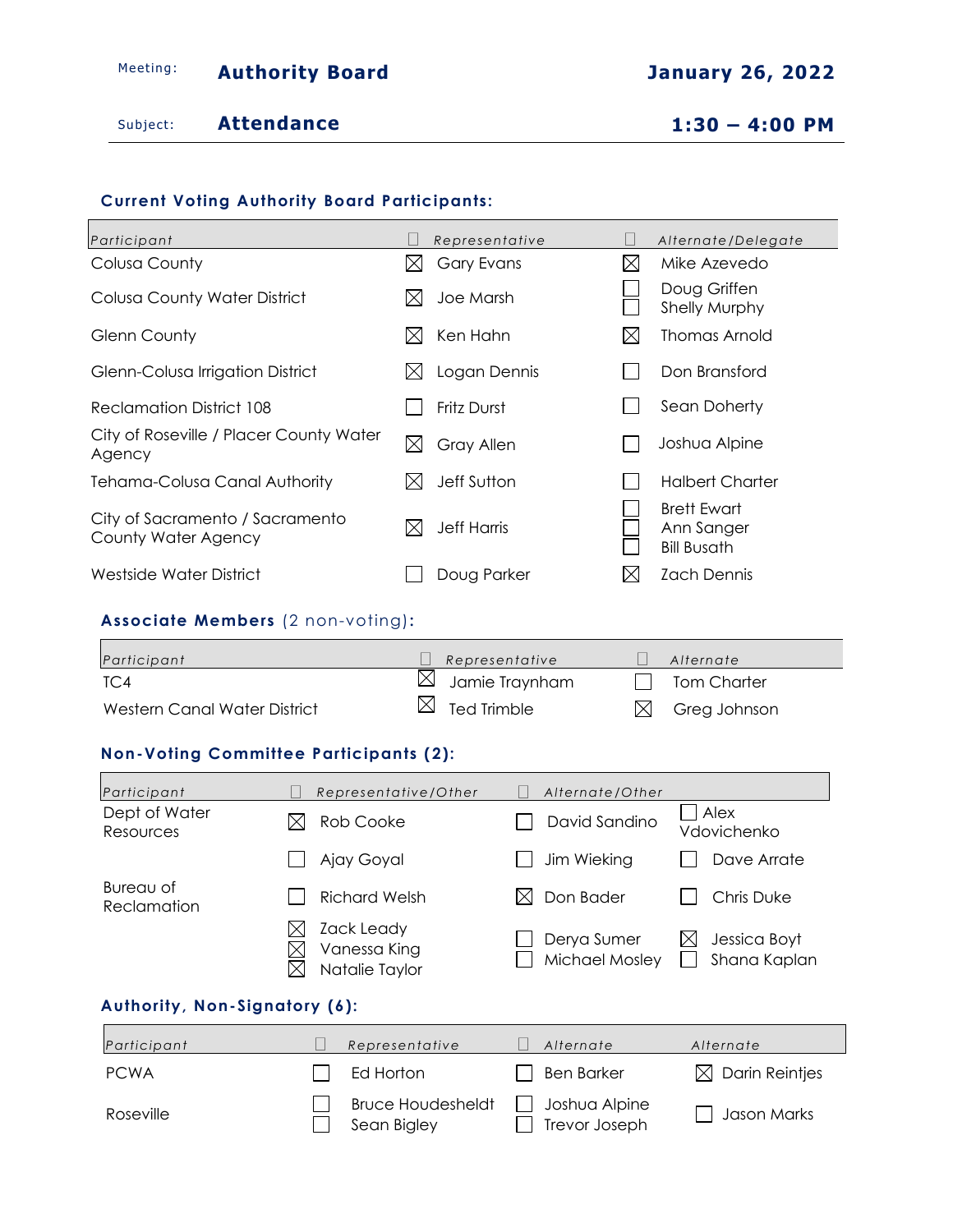# **Authority Board Meeting January 26, 2022**

|             | Participant              |                     | Representative                 |             | Alternate                | Alternate                               |
|-------------|--------------------------|---------------------|--------------------------------|-------------|--------------------------|-----------------------------------------|
|             | Sacramento County WA     |                     | Kerry Schmitz                  |             | Michael Peterson         |                                         |
| Staff:      |                          |                     |                                |             |                          |                                         |
|             | Name                     | Representing        |                                | $\Box$      | Name                     | Representing                            |
| $\boxtimes$ | Brown, Jerry             |                     | <b>Sites Project Authority</b> | $\boxtimes$ | Trapasso, Joe            | <b>Sites Project Authority</b>          |
| $\boxtimes$ | Forsythe, Ali            |                     | <b>Sites Project Authority</b> |             |                          | Tirado, Yolanda Sites Project Authority |
| $\boxtimes$ | Spesert, Kevin           |                     | <b>Sites Project Authority</b> |             |                          |                                         |
|             | <b>Consultants:</b>      |                     |                                |             |                          |                                         |
|             | Name                     | Representing        |                                |             | Name                     | Representing                            |
|             | Alexander, Jeriann Fugro |                     |                                |             | Leaf, Robert             | Ch2m                                    |
|             | Boling, Robert           | <b>HDR</b>          |                                |             | Luu, Henry               | <b>HDR</b>                              |
|             | Briard, Monique          | <b>ICF</b>          |                                | $\boxtimes$ | McDonald C               | <b>CMD West</b>                         |
|             | Brown, Doug              | Stradling           |                                |             | Micko, Steve             | Ch <sub>2</sub> m                       |
|             | Brown, Scott             | <b>LWA</b>          |                                | $\boxtimes$ | Maltby, Marcus           | <b>Brown &amp; Caldwell</b>             |
|             | Bruner, Marc             | <b>Perkins Coie</b> |                                | $\boxtimes$ | Montague, Doug           | Montague DeRose<br>Assoc.               |
|             | Forrest, Mike            | <b>AECOM</b>        |                                | $\boxtimes$ | Robinette, JP            | <b>Brown &amp; Caldwell</b>             |
|             | Floyd, Kim               | Floyd               |                                | $\boxtimes$ | Katz, Sarah              | Katz & Associates                       |
| $\boxtimes$ | Harris, Cheyanne         |                     | <b>Brown &amp; Caldwell</b>    |             | Rude, Peter              | Ch <sub>2m</sub>                        |
|             | Herrin, Jeff             | <b>AECOM</b>        |                                |             | Spranza, John            | <b>HDR</b>                              |
| $\boxtimes$ | Heydinger, Erin          | <b>HDR</b>          |                                |             | Traynham, Hailey         | Brown & Caldwell                        |
| $\boxtimes$ | Katz, Sara               |                     | Katz & Associates              |             | Van Camp, Marc           | <b>MBK</b>                              |
| $\boxtimes$ | Kivett, Marcia           |                     | Brown & Caldwell               |             | Warner Herson,           | Phenix                                  |
| $\boxtimes$ | Alan Doud                |                     | Young Wooldridge               | $\boxtimes$ | Laurie<br>Westcot, Cathy | <b>HDR</b>                              |

# **Other Attendees:** *(Check box to have email address added to the distribution list)*

| Name                   | Representing                              | Contact (Phone & E-mail) |
|------------------------|-------------------------------------------|--------------------------|
| Juleah Cordi           | Assemblyman Michael<br>Gallagher's Office |                          |
| Laura Nicholson        | Senator Jim Nielsen's Office              |                          |
| Daniel Ruiz            |                                           |                          |
| <b>Bill Vanderwaal</b> | Dunnigan and RD108                        |                          |